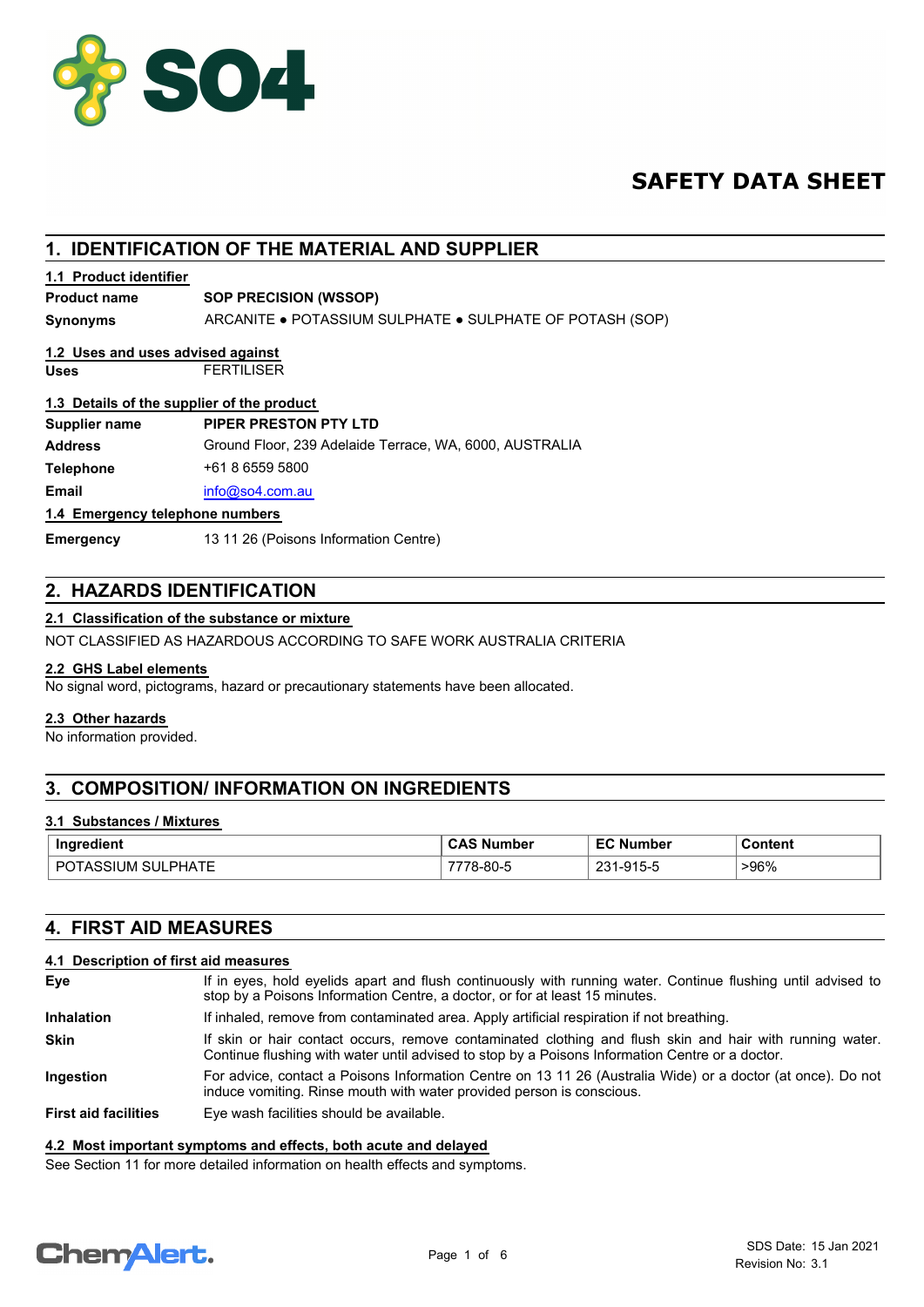#### **4.3 Immediate medical attention and special treatment needed**

Treat symptomatically.

# **5. FIRE FIGHTING MEASURES**

#### **5.1 Extinguishing media**

Use an extinguishing agent suitable for the surrounding fire.

#### **5.2 Special hazards arising from the substance or mixture**

Non flammable. May evolve toxic gases (sulphur oxides, potassium oxides) when heated to decomposition.

#### **5.3 Advice for firefighters**

No fire or explosion hazard exists. Toxic gases may be evolved in a fire situation.

#### **5.4 Hazchem code**

None allocated.

# **6. ACCIDENTAL RELEASE MEASURES**

#### **6.1 Personal precautions, protective equipment and emergency procedures**

Wear Personal Protective Equipment (PPE) as detailed in section 8 of the SDS. Ventilate area where possible.

#### **6.2 Environmental precautions**

Prevent product from entering drains and waterways.

# **6.3 Methods of cleaning up**

Contain spillage, then collect and place in suitable containers for disposal. Avoid generating dust.

#### **6.4 Reference to other sections**

See Sections 8 and 13 for exposure controls and disposal.

# **7. HANDLING AND STORAGE**

#### **7.1 Precautions for safe handling**

Before use carefully read the product label. Use of safe work practices are recommended to avoid eye or skin contact and inhalation. Observe good personal hygiene, including washing hands before eating. Prohibit eating, drinking and smoking in contaminated areas.

#### **7.2 Conditions for safe storage, including any incompatibilities**

Store in a cool, dry, well ventilated area, removed from moisture, incompatible substances and foodstuffs. Ensure packages are adequately labelled, protected from physical damage and sealed when not in use. Do not allow to come in contact with water, either from rain, condensation or the surface on which stored. Bagged fertilisers should be stored under cover and out of direct sunlight (which degrades woven polypropylene packs). If stored in the open, do so for short periods only, and cover with a tarpaulin. If stacking is necessary, bulk bags should be stored in a stable manner, preferably in a pyramidal style. Bulk bags should not be stacked more than two high for bags containing 1 000 kg or more, or more than four high for bags containing up to 500 kg. The Pallet Capacity Rating (design weight) should not be exceeded on the bottom tier for other packs. High stacking should be avoided as pressure promotes caking. Store away from farm chemicals, e.g. insecticides, fungicides and herbicides.

#### **7.3 Specific end uses**

No information provided.

# **8. EXPOSURE CONTROLS / PERSONAL PROTECTION**

#### **8.1 Control parameters**

#### **Exposure standards**

No exposure standards have been entered for this product.

#### **Biological limits**

No biological limit values have been entered for this product.

#### **8.2 Exposure controls**

Avoid inhalation. Use in well ventilated areas. Use appropriate safe working procedures to reduce the potential for an inhalation hazard. **Engineering controls**

# **ChemAlert.**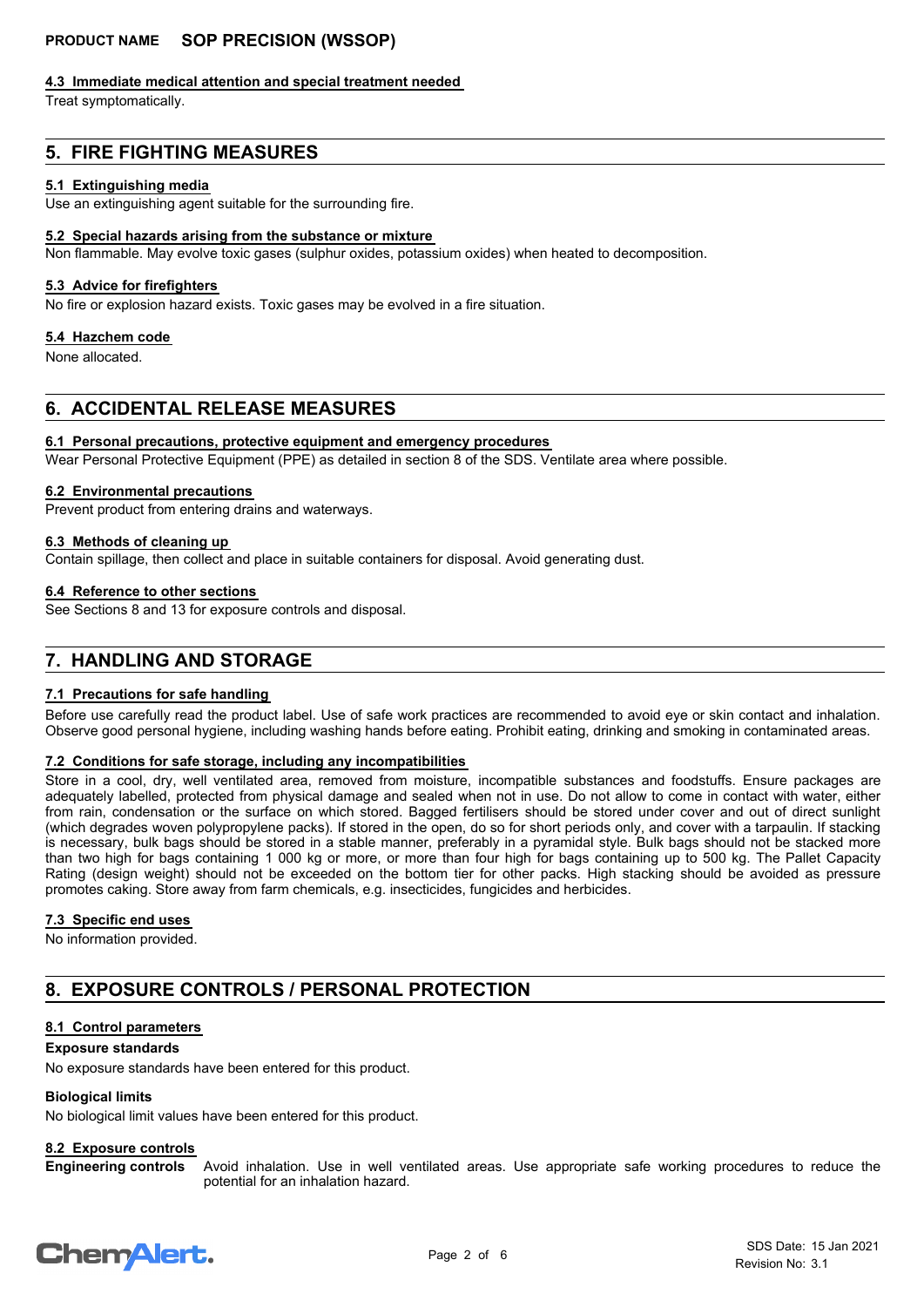#### **PPE**

| Eye / Face         | At high dust levels, wear dust-proof goggles.                              |
|--------------------|----------------------------------------------------------------------------|
| <b>Hands</b>       | With prolonged use, wear PVC or rubber gloves.                             |
| <b>Body</b>        | At high dust levels, wear coveralls.                                       |
| <b>Respiratory</b> | Where an inhalation risk exists, wear a Class P1 (Particulate) respirator. |

#### **9. PHYSICAL AND CHEMICAL PROPERTIES**

#### **9.1 Information on basic physical and chemical properties**

| Appearance                       | WHITE TO YELLOW-WHITE GRANULES                   |
|----------------------------------|--------------------------------------------------|
| Odour                            | <b>ODOURLESS</b>                                 |
| <b>Flammability</b>              | <b>NON FLAMMABLE</b>                             |
| <b>Flash point</b>               | <b>NOT RELEVANT</b>                              |
| <b>Boiling point</b>             | $1689^{\circ}$ C                                 |
| <b>Melting point</b>             | $1067^{\circ}$ C                                 |
| <b>Evaporation rate</b>          | <b>NOT AVAILABLE</b>                             |
| рH                               | 5 to 8 (5% solution)                             |
| <b>Vapour density</b>            | <b>NOT AVAILABLE</b>                             |
| <b>Relative density</b>          | <b>NOT AVAILABLE</b>                             |
| <b>Solubility (water)</b>        | 11.1 g/100 mL @ 20°C                             |
| Vapour pressure                  | <b>NOT AVAILABLE</b>                             |
| <b>Upper explosion limit</b>     | <b>NOT RELEVANT</b>                              |
| Lower explosion limit            | <b>NOT RELEVANT</b>                              |
| <b>Partition coefficient</b>     | <b>NOT AVAILABLE</b>                             |
| <b>Autoignition temperature</b>  | <b>NOT AVAILABLE</b>                             |
| <b>Decomposition temperature</b> | <b>NOT AVAILABLE</b>                             |
| <b>Viscosity</b>                 | <b>NOT AVAILABLE</b>                             |
| <b>Explosive properties</b>      | <b>NOT EXPLOSIVE</b>                             |
| <b>Oxidising properties</b>      | <b>NON OXIDISING</b>                             |
| <b>Odour threshold</b>           | <b>NOT AVAILABLE</b>                             |
| 9.2 Other information            |                                                  |
| <b>Bulk density</b>              | 1.4 tonnes/m3 (loose) and 1.6 tonnes/m3 (tapped) |
| <b>Particle Size</b>             | Particle size of 90% (±5%) between 50um to 500um |

# **10. STABILITY AND REACTIVITY**

#### **10.1 Reactivity**

Carefully review all information provided in sections 10.2 to 10.6.

#### **10.2 Chemical stability**

Stable under recommended conditions of storage.

#### **10.3 Possibility of hazardous reactions**

Polymerization is not expected to occur.

#### **10.4 Conditions to avoid**

Avoid heat, sparks, open flames and other ignition sources.

## **10.5 Incompatible materials**

Incompatible with oxidising agents (e.g. hypochlorites) and acids (e.g. nitric acid).

#### **10.6 Hazardous decomposition products**

May evolve toxic gases (sulphur oxides, potassium oxides) when heated to decomposition.

#### **11. TOXICOLOGICAL INFORMATION**

#### **11.1 Information on toxicological effects**

Acute toxicity This product is expected to be of low toxicity. Based on available data, the classification criteria are not met.

# **ChemAlert.**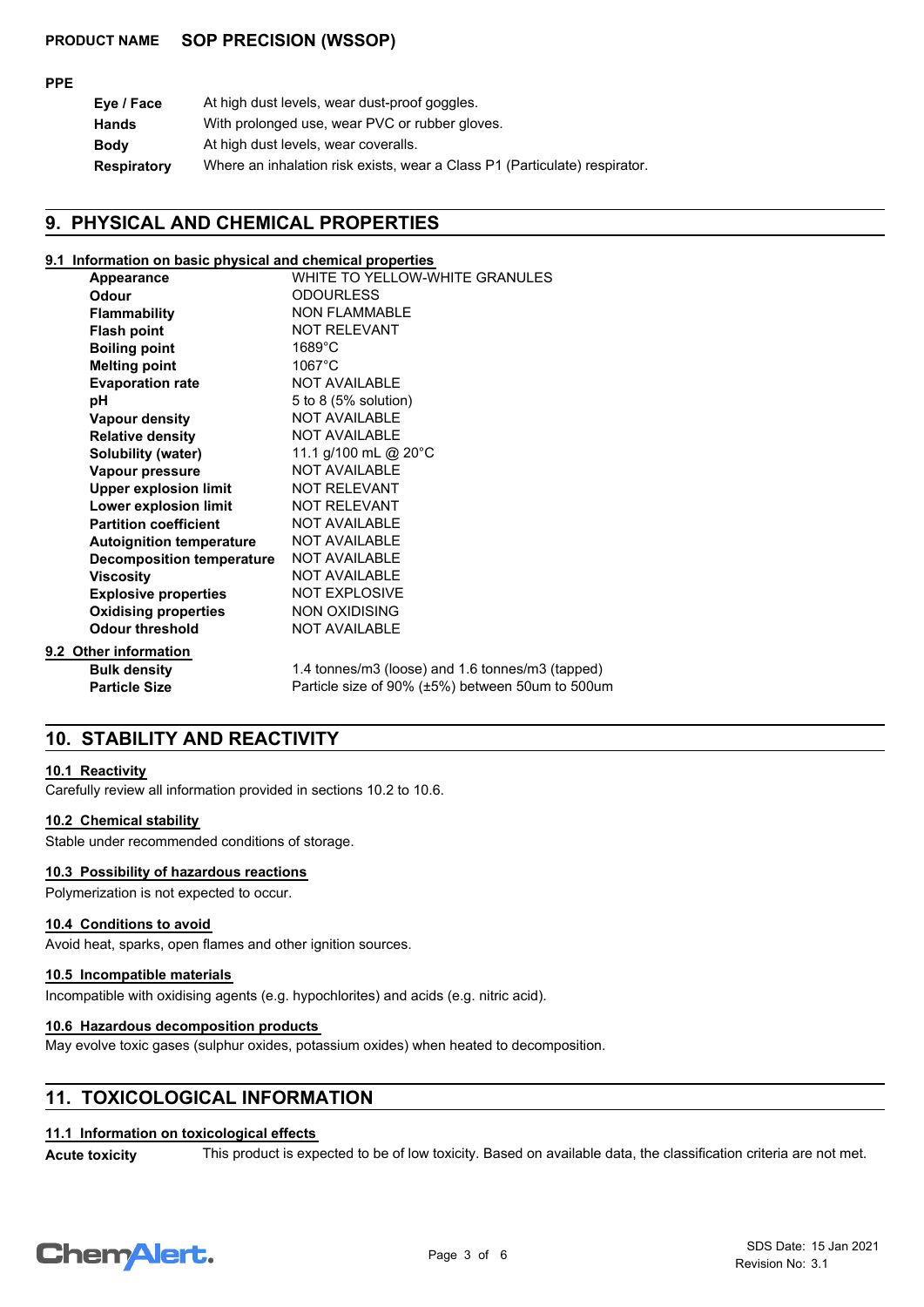#### **Information available for the ingredients:**

| Ingredient                         |                                                                       | Oral LD50        | <b>Dermal LD50</b> | <b>Inhalation LC50</b> |
|------------------------------------|-----------------------------------------------------------------------|------------------|--------------------|------------------------|
| POTASSIUM SULPHATE                 |                                                                       | 6600 mg/kg (rat) | --                 | --                     |
| <b>Skin</b>                        | Contact may result in mechanical irritation, redness and rash.        |                  |                    |                        |
| Eye                                | Contact may result in mechanical irritation, lacrimation and redness. |                  |                    |                        |
| <b>Sensitisation</b>               | Not classified as causing skin or respiratory sensitisation.          |                  |                    |                        |
| <b>Mutagenicity</b>                | Not classified as a mutagen.                                          |                  |                    |                        |
| Carcinogenicity                    | Not classified as a carcinogen.                                       |                  |                    |                        |
| Reproductive                       | Not classified as a reproductive toxin.                               |                  |                    |                        |
| STOT - single<br>exposure          | Not classified as causing organ damage from single exposure.          |                  |                    |                        |
| <b>STOT - repeated</b><br>exposure | Not classified as causing organ damage from repeated exposure.        |                  |                    |                        |
| <b>Aspiration</b>                  | Not classified as causing aspiration.                                 |                  |                    |                        |

## **12. ECOLOGICAL INFORMATION**

#### **12.1 Toxicity**

No information provided.

#### **12.2 Persistence and degradability**

Not applicable for inorganic substances.

#### **12.3 Bioaccumulative potential**

No information provided.

#### **12.4 Mobility in soil**

No information provided.

#### **12.5 Other adverse effects**

No information provided.

### **13. DISPOSAL CONSIDERATIONS**

#### **13.1 Waste treatment methods**

Collect without generating dust. Place in clean, sealed containers and dispose of to an approved landfill site. Contact the manufacturer/supplier for additional information (if required). **Waste disposal**

Legislation **Dispose of in accordance with relevant local legislation.** 

#### **14. TRANSPORT INFORMATION**

#### **NOT CLASSIFIED AS A DANGEROUS GOOD BY THE CRITERIA OF THE ADG CODE, IMDG OR IATA**

|                                     | <b>LAND TRANSPORT (ADG)</b> | <b>SEA TRANSPORT (IMDG / IMO)</b> | AIR TRANSPORT (IATA / ICAO) |
|-------------------------------------|-----------------------------|-----------------------------------|-----------------------------|
| 14.1 UN Number                      | None allocated.             | None allocated.                   | None allocated.             |
| 14.2 Proper<br><b>Shipping Name</b> | None allocated.             | None allocated.                   | None allocated.             |
| 14.3 Transport<br>hazard class      | None allocated.             | None allocated.                   | None allocated.             |
| 14.4 Packing Group                  | None allocated.             | None allocated.                   | None allocated.             |

#### **14.5 Environmental hazards**

Not a Marine Pollutant.

**14.6 Special precautions for user**

**Hazchem code** None allocated.

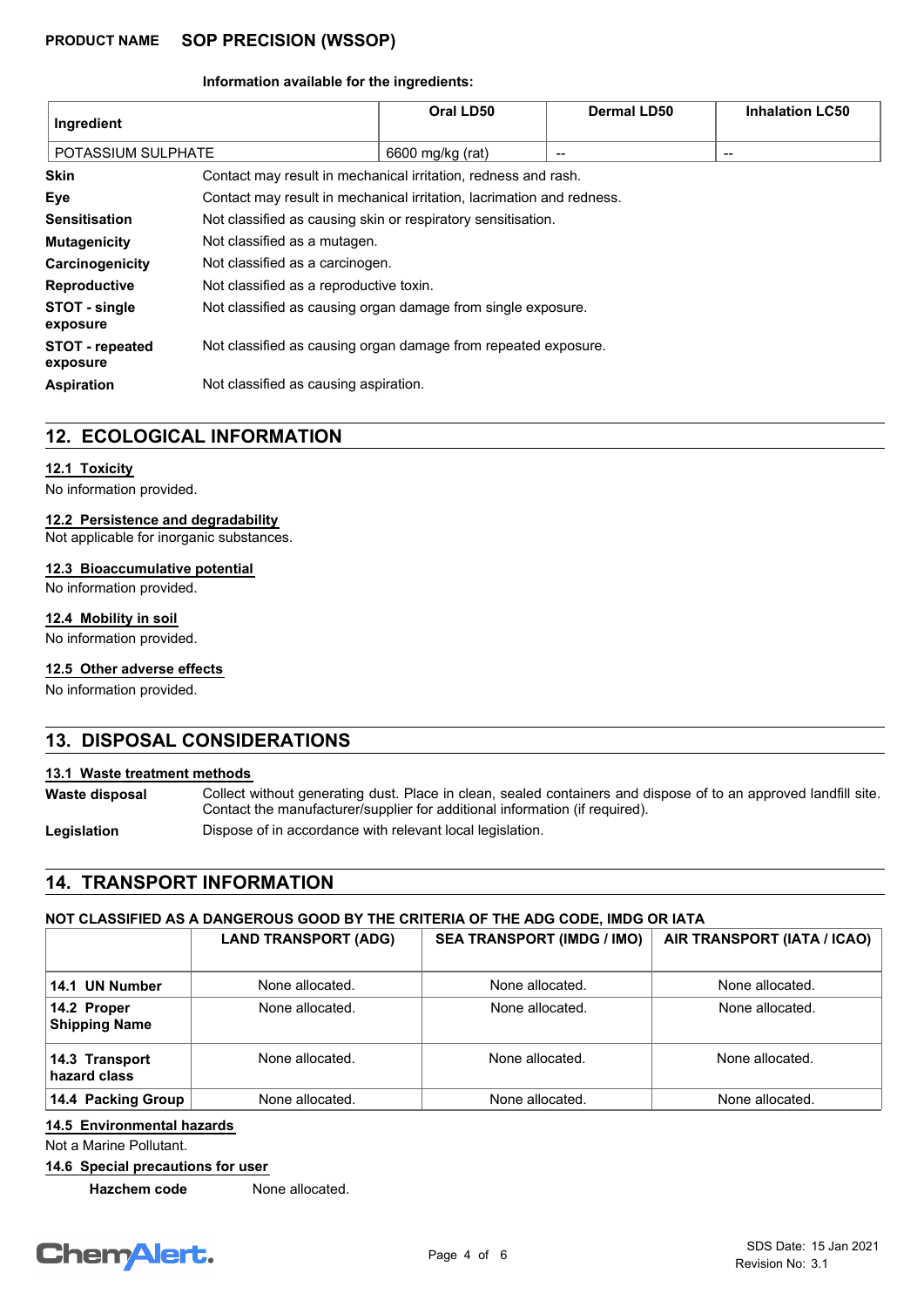# **15. REGULATORY INFORMATION**

| 15.1 Safety, health and environmental regulations/legislation specific for the substance or mixture |                                                                                                                                                                    |  |  |
|-----------------------------------------------------------------------------------------------------|--------------------------------------------------------------------------------------------------------------------------------------------------------------------|--|--|
| <b>Poison schedule</b>                                                                              | A poison schedule number has not been allocated to this product using the criteria in the Standard for the<br>Uniform Scheduling of Medicines and Poisons (SUSMP). |  |  |
| <b>Classifications</b>                                                                              | Safework Australia criteria is based on the Globally Harmonised System (GHS) of Classification and<br>Labelling of Chemicals.                                      |  |  |
| <b>Inventory listings</b>                                                                           | <b>AUSTRALIA: AIIC (Australian Inventory of Industrial Chemicals)</b><br>All components are listed on AIIC, or are exempt.                                         |  |  |

# **16. OTHER INFORMATION**

| <b>Additional information</b> | PERSONAL PROTECTIVE EQUIPMENT GUIDELINES:<br>The recommendation for protective equipment contained within this report is provided as a guide<br>only. Factors such as form of product, method of application, working environment, quantity used,<br>product concentration and the availability of engineering controls should be considered before final<br>selection of personal protective equipment is made. |                                                                                                                                                                                                                                                                                                                                                                                                                                                                                                                                                                                                                                                                                                                                                                                                                                                                                                                                                                                                                                                                  |  |  |
|-------------------------------|------------------------------------------------------------------------------------------------------------------------------------------------------------------------------------------------------------------------------------------------------------------------------------------------------------------------------------------------------------------------------------------------------------------|------------------------------------------------------------------------------------------------------------------------------------------------------------------------------------------------------------------------------------------------------------------------------------------------------------------------------------------------------------------------------------------------------------------------------------------------------------------------------------------------------------------------------------------------------------------------------------------------------------------------------------------------------------------------------------------------------------------------------------------------------------------------------------------------------------------------------------------------------------------------------------------------------------------------------------------------------------------------------------------------------------------------------------------------------------------|--|--|
|                               |                                                                                                                                                                                                                                                                                                                                                                                                                  | <b>HEALTH EFFECTS FROM EXPOSURE:</b><br>It should be noted that the effects from exposure to this product will depend on several factors<br>including: form of product; frequency and duration of use; quantity used; effectiveness of control<br>measures; protective equipment used and method of application. Given that it is impractical to<br>prepare a report which would encompass all possible scenarios, it is anticipated that users will<br>assess the risks and apply control methods where appropriate.                                                                                                                                                                                                                                                                                                                                                                                                                                                                                                                                            |  |  |
| <b>Abbreviations</b>          | <b>ACGIH</b><br>CAS#<br><b>CNS</b><br>EC No.<br><b>EMS</b><br><b>GHS</b><br><b>GTEPG</b><br><b>IARC</b><br>LC50<br>LD50<br>mg/m <sup>3</sup><br><b>OEL</b><br>pH<br>ppm<br><b>STEL</b><br>STOT-RE<br>STOT-SE<br><b>SUSMP</b><br>SWA<br><b>TLV</b><br><b>TWA</b>                                                                                                                                                  | American Conference of Governmental Industrial Hygienists<br>Chemical Abstract Service number - used to uniquely identify chemical compounds<br>Central Nervous System<br>EC No - European Community Number<br>Emergency Schedules (Emergency Procedures for Ships Carrying Dangerous<br>Goods)<br><b>Globally Harmonized System</b><br>Group Text Emergency Procedure Guide<br>International Agency for Research on Cancer<br>Lethal Concentration, 50% / Median Lethal Concentration<br>Lethal Dose, 50% / Median Lethal Dose<br>Milligrams per Cubic Metre<br>Occupational Exposure Limit<br>relates to hydrogen ion concentration using a scale of 0 (high acidic) to 14 (highly<br>alkaline).<br>Parts Per Million<br>Short-Term Exposure Limit<br>Specific target organ toxicity (repeated exposure)<br>Specific target organ toxicity (single exposure)<br>Standard for the Uniform Scheduling of Medicines and Poisons<br>Safe Work Australia<br><b>Threshold Limit Value</b><br>Time Weighted Average                                                   |  |  |
| <b>Report status</b>          |                                                                                                                                                                                                                                                                                                                                                                                                                  | This document has been compiled by RMT on behalf of the manufacturer, importer or supplier of the<br>product and serves as their Safety Data Sheet ('SDS').<br>It is based on information concerning the product which has been provided to RMT by the<br>manufacturer, importer or supplier or obtained from third party sources and is believed to represent<br>the current state of knowledge as to the appropriate safety and handling precautions for the product<br>at the time of issue. Further clarification regarding any aspect of the product should be obtained<br>directly from the manufacturer, importer or supplier.<br>While RMT has taken all due care to include accurate and up-to-date information in this SDS, it does<br>not provide any warranty as to accuracy or completeness. As far as lawfully possible, RMT accepts<br>no liability for any loss, injury or damage (including consequential loss) which may be suffered or<br>incurred by any person as a consequence of their reliance on the information contained in this SDS. |  |  |

# **Chemalert.**